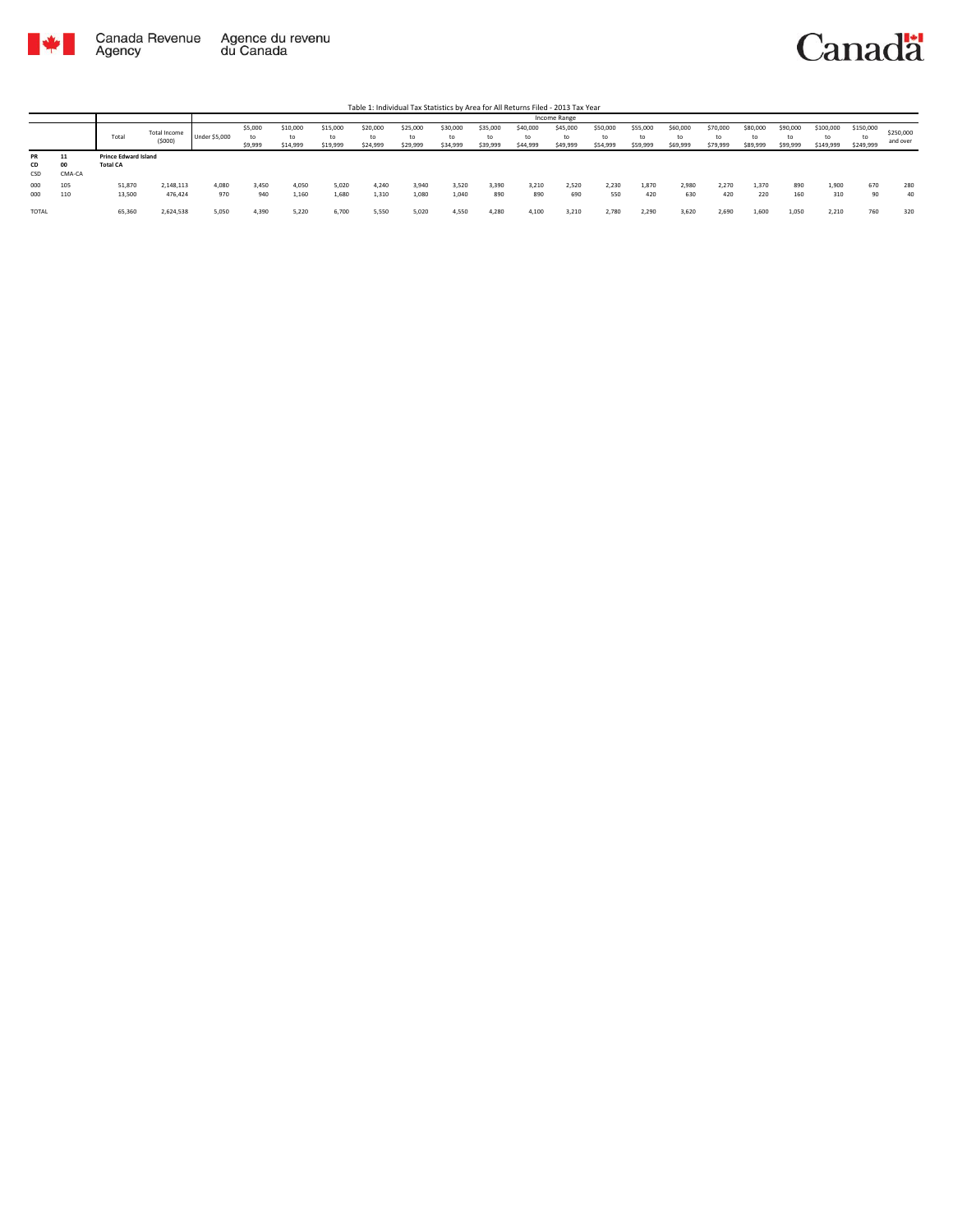

Canadä

Table 1: Individual Tax Statistics by Area for All Returns Filed - 2013 Tax Year

|              |            |                             |                     |               |          |          |          |          |          |          |          |          | <b>Income Range</b> |          |                  |          |          |          |          |           |           |           |
|--------------|------------|-----------------------------|---------------------|---------------|----------|----------|----------|----------|----------|----------|----------|----------|---------------------|----------|------------------|----------|----------|----------|----------|-----------|-----------|-----------|
|              |            |                             | <b>Total Income</b> |               | \$5,000  | \$10,000 | \$15,000 | \$20,000 | \$25,000 | \$30,000 | \$35,000 | \$40,000 | \$45,000            | \$50,000 | \$55,000         | \$60,000 | \$70,000 | \$80,000 | \$90,000 | \$100,000 | \$150,000 | \$250,000 |
|              |            | Total                       |                     | Under \$5,000 | to       | to       | to       | to       | to       | to       | to       | to       | to                  | to       | to               | to       | to       | to       | to       | to        | to        |           |
|              |            |                             | (5000)              |               | \$9,999  | \$14,999 | \$19,999 | \$24,999 | \$29,999 | \$34,999 | \$39,999 | \$44,999 | \$49,999            | \$54,999 | \$59,999         | \$69,999 | \$79,999 | \$89,999 | \$99,999 | \$149,999 | \$249,999 | and over  |
| PR           | 11         | <b>Prince Edward Island</b> |                     |               |          |          |          |          |          |          |          |          |                     |          |                  |          |          |          |          |           |           |           |
| CD           | 01         | Kings                       |                     |               |          |          |          |          |          |          |          |          |                     |          |                  |          |          |          |          |           |           |           |
| CSD          | CMA-CA     |                             |                     |               |          |          |          |          |          |          |          |          |                     |          |                  |          |          |          |          |           |           |           |
|              |            |                             |                     |               |          |          |          |          |          |          |          |          |                     |          |                  |          |          |          |          |           |           |           |
| 001          | 997        | 790                         | 26,980              | 50            | 60       | 70       | 110      | 100      | 70       | 50       | 60       | 40       | 40                  | 40       | 30               | 20       | 20       |          |          | 20        | 10        |           |
| 002          | 997        | 310                         | 10,499              | 20            | 40       | 20       | 60       | 30       | 20       | 20       | 10       | 20       | 10                  |          |                  | 20       | 10       |          |          |           |           |           |
| 004          | 997        | 280                         | 8,763               | 20            | 40       | 30       | 40       | 30       | 20       | 20       | 20       | 20       | 10                  |          | 10               | 10       |          |          |          |           |           |           |
| 006          | 997        | 720                         | 23,532              | 40            | 60       | 70       | 100      | 80       | 70       | 60       | 40       | 50       | 50                  | 20       | 20               | 20       | 10       |          |          | 20        |           |           |
| 008          | 997        | 670                         | 21,968              | 30            | 50       | 60       | 100      | 80       | 70       | 50       | 50       | 40       | 20                  | 40       | 20               | 20       | 20       | 10       |          | 10        |           |           |
| 009          | 997        | 1,010                       | 32,976              | 50            | 70       | 110      | 140      | 100      | 100      | 80       | 70       | 50       | 50                  | 40       | 30               | 50       | 30       | 20       |          | 20        |           |           |
| 011          | 998        | 160                         | 5,391               | 10            |          | 20       | 20       | 10       | 10       | 20       | 20       |          | 10                  |          |                  |          |          |          |          |           |           |           |
| 014          | 997        | 650                         | 22.447              | 50            | 40       | 50       | 80       | 80       | 60       | 60       | 40       | 40       | 30                  | 30       | 20               | 30       | 20       | 10       |          | 20        |           |           |
| 016          | 997        | 640                         | 20,957              | 50            | 50       | 40       | 90       | 70       | 60       | 60       | 50       | 40       | 20                  | 20       | 20               | 30       | 10       | 10       |          | 10        |           |           |
| 018          | 997        | 1,530                       | 49.274              | 110           | 110      | 130      | 200      | 170      | 160      | 130      | 110      | 80       | 60                  | 60       | 40               | 50       | 40       | 20       | 20       | 30        | 10        |           |
| 019          | 997        | 410                         | 13,144              | 30            | 20       | 40       | 60       | 40       | 40       | 30       | 40       | 40       | 10                  | 10       | 10               | 20       |          |          |          |           |           |           |
| 021          | 998        | 250                         | 8,299               | 20            | 20       | 20       | 30       | 30       | 20       | 20       | 10       | 20       | 20                  |          |                  |          |          |          |          |           |           |           |
| 022          | 996        | 210                         | 6.442               | 20            | 10       | 30       | 30       | 20       | 20       | 20       | 10       |          |                     | 10       |                  |          |          |          |          |           |           |           |
| 024          | 997        | 480                         | 15,794              | 30            | 40       | 60       | 70       | 40       | 50       | 50       | 30       | 40       | 10                  | 10       |                  | 10       | 10       |          |          | 10        |           |           |
| 026          | 997        | 310                         | 10,959              | 20            | 30       | 30       | 30       | 30       | 40       | 20       | 20       | 20       | 20                  | 10       |                  | 10       |          |          |          |           |           |           |
| 028          | 997<br>997 | 310<br>330                  | 10.206              | 10<br>30      | 30<br>20 | 30       | 40       | 40<br>30 | 30       | 30<br>30 | 30<br>20 | 20<br>20 | 10<br>20            | 10       | 10               | 10<br>10 | 10       |          |          | 10        |           |           |
| 029          |            |                             | 11,216              |               |          | 30       | 30       |          | 30       |          |          |          |                     |          |                  |          |          |          |          |           |           |           |
| 031          | 997        | 570                         | 20.284              | 40            | 40       | 40       | 70       | 60       | 60       | 40       | 40       | 40       | 30                  | 20       | 20               | 20       | 10       |          |          | 20        |           |           |
| 032          | 997        | 630                         | 21,121              | 40            | 50       | 40       | 90       | 70       | 70       | 70       | 40       | 30       | 30                  | 30       | 10               | 20       | 20       | 10       |          | 10        |           |           |
| 034          | 997        | 360                         | 13,602              | 20            | 20       | 30       | 50       | 40       | 30       | 40       | 20       | 30       | 20                  |          | 10 <sub>10</sub> | 20       |          |          |          |           |           |           |
| 036          | 998        | 980                         | 31,863              | 60            | 60       | 90       | 150      | 100      | 100      | 90       | 70       | 50       | 50                  | 40       | 30               | 30       | 20       | 10       | 10       | 20        |           |           |
| 038          | 998        | 270                         | 9,152               | 20            | 20       | 20       | 40       | 40       | 10       | 30       | 20       | 10       | 10                  | 10       | 10               | 10       |          |          |          |           |           |           |
| 039          | 999        | 360                         | 12,594              | 20            | 20       | 30       | 40       | 30       | 30       | 40       | 20       | 20       | 20                  | 20       | 10               | 20       | 10       |          |          |           |           |           |
| 041          | 997        | 200                         | 6.352               | 20            | 20       | 20       | 20       | 20       | 20       | 20       |          | 10       |                     | 10       |                  |          |          |          |          |           |           |           |
| 042          | 997        | 350                         | 12,030              | 20            | 20       | 30       | 60       | 30       | 30       | 30       | 20       | 20       | 20                  | 10       | 10               | 10       | 10       |          |          |           |           |           |
| 044          | 997        | 190                         | 6.456               | 20            |          | 10       | 30       | 30       | 10       | 20       | 10       | 10       | 10                  |          |                  | 10       |          |          |          |           |           |           |
| 046          | 997        | 350                         | 12,249              | 30            | 30       | 20       | 40       | 30       | 30       | 30       | 30       | 30       | 20                  |          | 10               | 20       | 10       |          |          | 10        |           |           |
| 048          | 997        | 270                         | 11,056              | 10            | 20       |          | 40       | 20       | 30       | 20       | 20       | 10       | 10                  | 10       | 10               | 20       | 10       |          |          |           |           |           |
| 049          | 997        | 520                         | 18.932              | 40            | 30       | 30       | 50       | 50       | 50       | 40       | 30       | 40       | 30                  | 20       | 20               | 30       | 20       | 10       |          | 10        |           |           |
| 050          | 999        | 10                          | 316                 |               |          |          |          |          |          |          |          |          |                     |          |                  |          |          |          |          |           |           |           |
| 051          | 996        | 420                         | 14,783              | 50            | 20       | 40       | 40       | 50       | 30       | 40       | 30       | 20       | 20                  | 30       |                  | 20       | 10       |          |          | 20        |           |           |
| <b>TOTAL</b> |            | 14,520                      | 489,633             | 960           | 1,020    | 1,230    | 1,910    | 1,510    | 1,360    | 1,240    | 980      | 890      | 700                 | 560      | 420              | 560      | 400      | 190      | 160      | 320       | 100       | 20        |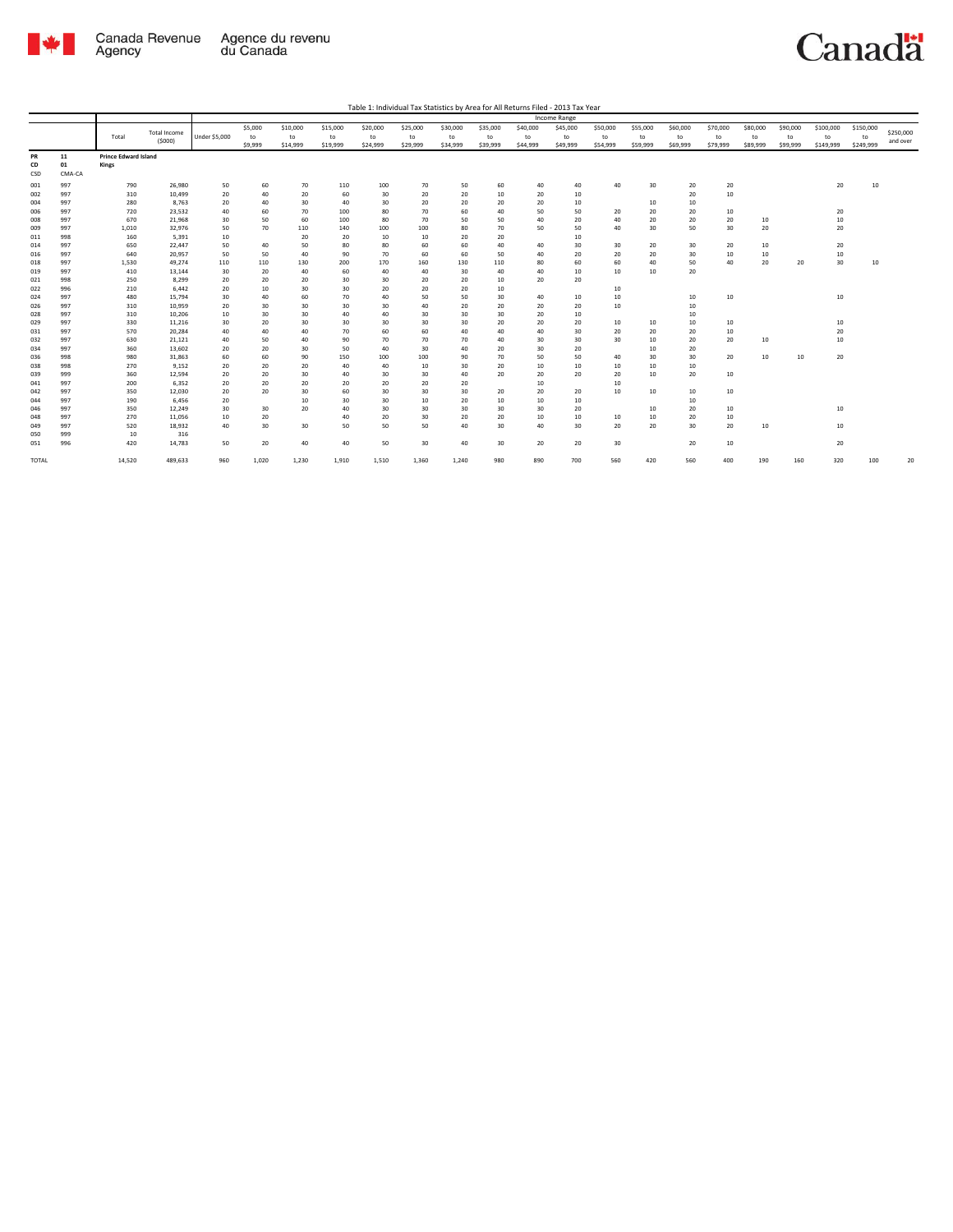

Canadä

Table 1: Individual Tax Statistics by Area for All Returns Filed - 2013 Tax Year

|              |        |                             |                     |                      |         |          |          |          |          |          |          |          | Income Range |          |          |          |          |          |          |           |           |           |
|--------------|--------|-----------------------------|---------------------|----------------------|---------|----------|----------|----------|----------|----------|----------|----------|--------------|----------|----------|----------|----------|----------|----------|-----------|-----------|-----------|
|              |        |                             | <b>Total Income</b> |                      | \$5,000 | \$10,000 | \$15,000 | \$20,000 | \$25,000 | \$30,000 | \$35,000 | \$40,000 | \$45,000     | \$50,000 | \$55,000 | \$60,000 | \$70,000 | \$80,000 | \$90,000 | \$100,000 | \$150,000 | \$250,000 |
|              |        | Total                       | (5000)              | <b>Under \$5,000</b> | to      | to       | to       | to       | to       | to       | to       | to       | to           | to       | to       | to       | to       | to       | to       | to        | to        | and over  |
|              |        |                             |                     |                      | \$9,999 | \$14,999 | \$19,999 | \$24,999 | \$29,999 | \$34,999 | \$39,999 | \$44,999 | \$49,999     | \$54,999 | \$59,999 | \$69,999 | \$79,999 | \$89,999 | \$99,999 | \$149,999 | \$249,999 |           |
| PR           | 11     | <b>Prince Edward Island</b> |                     |                      |         |          |          |          |          |          |          |          |              |          |          |          |          |          |          |           |           |           |
| CD           | 02     | Queens                      |                     |                      |         |          |          |          |          |          |          |          |              |          |          |          |          |          |          |           |           |           |
| CSD          | CMA-CA |                             |                     |                      |         |          |          |          |          |          |          |          |              |          |          |          |          |          |          |           |           |           |
| 001          | 997    | 390                         | 11,468              | 30                   | 30      | 40       | 60       | 40       | 40       | 30       | 20       | 20       | 20           | 10       |          | 20       |          |          |          |           |           |           |
| 004          | 997    | 220                         | 7,109               | 20                   | 20      | 20       | 20       | 30       | 20       | 20       | 20       | 10       |              |          |          |          |          |          |          |           |           |           |
| 006          | 996    | 380                         | 12.509              | 30                   | 20      | 40       | 50       | 30       | 30       | 30       | 20       | 30       | 20           | 10       | 10       | 20       | 10       |          |          |           |           |           |
| 008          | 996    | 760                         | 24,372              | 70                   | 70      | 70       | 110      | 70       | 60       | 50       | 50       | 60       | 30           | 30       | 20       | 30       | 30       | 10       |          | 10        |           |           |
| 009          | 996    | 670                         | 25.341              | 40                   | 40      | 50       | 70       | 60       | 40       | 60       | 50       | 50       | 30           | 40       | 40       | 30       | 30       | 10       | 10       |           |           |           |
| 012          | 996    | 880                         | 34.037              | 70                   | 60      | 70       | 80       | 80       | 70       | 60       | 70       | 60       | 30           | 30       | 40       | 40       | 30       | 20       | 20       | 30        | 10        |           |
| 029          | 996    | 620                         | 24,449              | 60                   | 40      | 50       | 50       | 50       | 60       | 40       | 40       | 40       | 40           | 30       | 20       | 30       | 30       | 20       |          | 30        |           |           |
| 031          | 996    | 810                         | 30.766              | 50                   | 60      | 70       | 90       | 70       | 70       | 60       | 40       | 40       | 50           | 30       | 30       | 50       | 30       | 20       | 10       | 30        |           |           |
| 032          | 997    | 80                          | 2,456               |                      |         | 10       | 10       | 10       |          |          |          |          |              |          |          |          |          |          |          |           |           |           |
| 034          | 996    | 270                         | 9.610               | 10                   | 20      | 20       | 30       | 30       | 30       | 20       | 20       | 20       | 10           |          |          | 10       | 10       |          |          |           |           |           |
| 036          | 996    | 690                         | 25,329              | 50                   | 60      | 50       | 70       | 60       | 50       | 50       | 50       | 50       | 40           | 40       | 30       | 30       | 30       | 10       |          |           |           |           |
| 038          | 997    | 730                         | 26.311              | 50                   | 40      | 60       | 80       | 70       | 50       | 70       | 40       | 50       | 50           | 30       | 30       | 30       | 20       | 20       |          | 20        |           |           |
| 039          | 996    | 690                         | 26.739              | 50                   | 30      | 60       | 60       | 60       | 60       | 40       | 70       | 50       | 30           | 30       | 20       | 40       | 30       | 20       |          | 20        |           |           |
| 041          | 996    | 440                         | 16,285              | 40                   | 20      | 40       | 50       | 40       | 40       | 40       | 20       | 20       | 20           | 10       | 10       | 30       | 10       |          |          | 10        |           |           |
| 043          | 996    | 270                         | 9.681               | 20                   | 20      | 30       | 30       | 40       | 20       | 10       | 20       | 10       | 20           | 10       |          | 10       |          |          |          |           |           |           |
| 044          | 996    | 1,330                       | 47.804              | 110                  | 90      | 110      | 130      | 130      | 120      | 120      | 100      | 80       | 70           | 40       | 50       | 60       | 40       | 30       | 20       | 30        | 10        |           |
| 045          | 996    | 230                         | 9.262               | 10                   | 10      | 30       | 30       | 20       | 20       | 10       | 20       | 20       | 10           | 10       |          |          | 10       |          |          |           |           |           |
| 046          | 997    | 640                         | 21,120              | 50                   | 20      | 60       | 100      | 80       | 70       | 60       | 50       | 40       | 20           | 20       | 20       | 20       | 10       |          |          |           |           |           |
| 051          | 997    | 150                         | 5,406               | 10                   |         | 10       | 20       |          | 20       | 10       |          |          |              |          |          |          |          |          |          |           |           |           |
| 057          | 996    | 140                         | 4.578               | 20                   |         | 10       | 10       | 10       | 10       | 10       | 10       | 10       |              |          |          |          |          |          |          |           |           |           |
| 058          | 996    | 470                         | 16,479              | 40                   | 30      | 50       | 40       | 40       | 40       | 30       | 30       | 30       | 30           | 20       | 20       | 20       | 20       | 10       |          | 20        |           |           |
| 059          | 996    | 180                         | 6.168               | 20                   |         | 10       | 20       | 20       | 10       | 20       | 20       | 10       |              |          |          |          |          |          |          |           |           |           |
| <b>TOTAL</b> |        | 11,030                      | 397,279             | 850                  | 720     | 970      | 1,220    | 1,030    | 930      | 850      | 770      | 710      | 550          | 430      | 380      | 500      | 380      | 210      | 140      | 280       | 80        | 40        |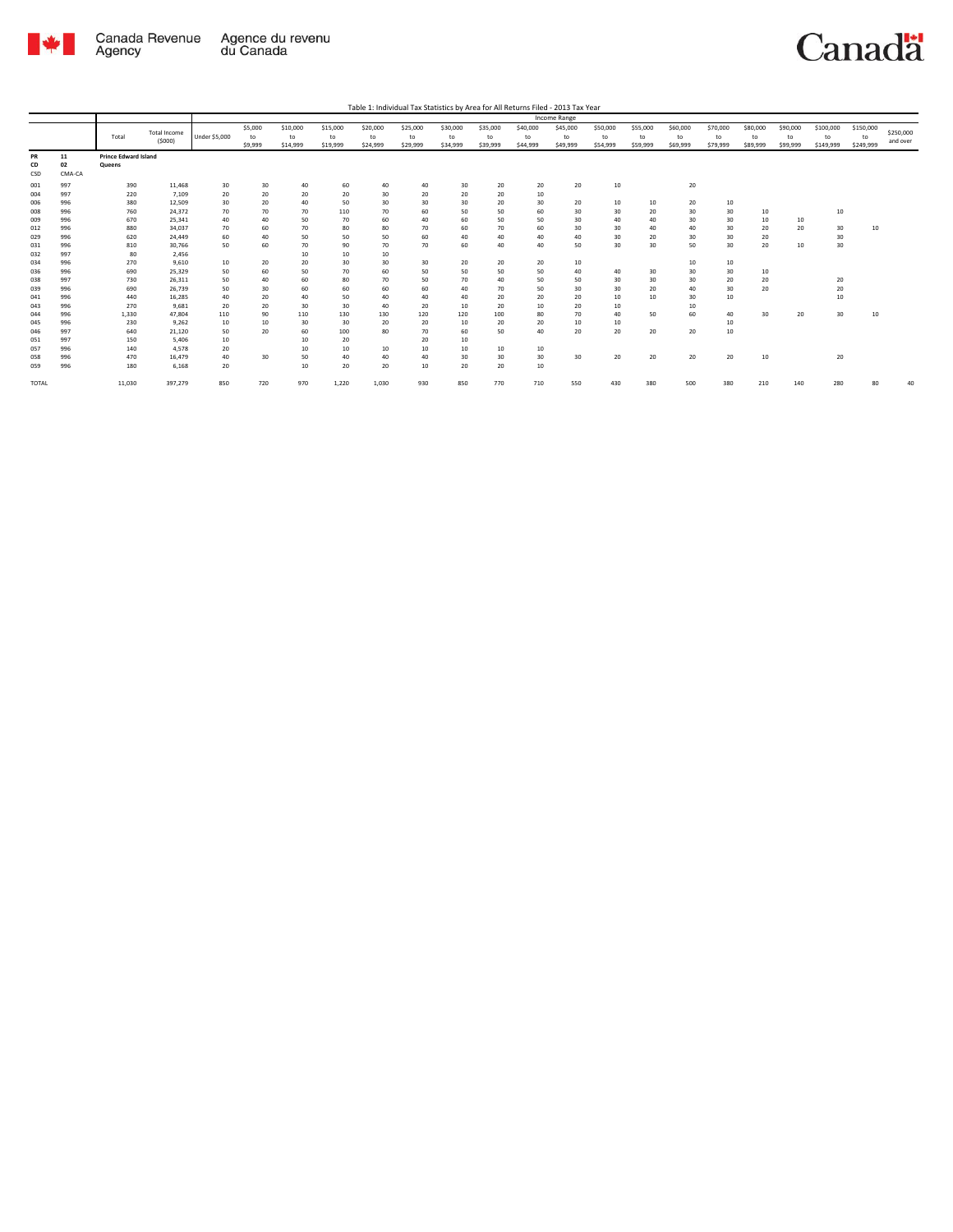

Canadä

| Table 1: Individual Tax Statistics by Area for All Returns Filed - 2013 Tax Year |  |  |
|----------------------------------------------------------------------------------|--|--|
|                                                                                  |  |  |

|                 |                    |                                       |                               |               |                          |                            |                            |                            |                            |                            |                            |                            | <b>Income Range</b>        |                            |                            |                            |                            |                            |                            |                              |                              |                       |
|-----------------|--------------------|---------------------------------------|-------------------------------|---------------|--------------------------|----------------------------|----------------------------|----------------------------|----------------------------|----------------------------|----------------------------|----------------------------|----------------------------|----------------------------|----------------------------|----------------------------|----------------------------|----------------------------|----------------------------|------------------------------|------------------------------|-----------------------|
|                 |                    | Total                                 | <b>Total Income</b><br>(5000) | Under \$5,000 | \$5,000<br>to<br>\$9,999 | \$10,000<br>to<br>\$14,999 | \$15,000<br>to<br>\$19,999 | \$20,000<br>to<br>\$24,999 | \$25,000<br>to<br>\$29,999 | \$30,000<br>to<br>\$34,999 | \$35,000<br>to<br>\$39,999 | \$40,000<br>to<br>\$44,999 | \$45,000<br>to<br>\$49,999 | \$50,000<br>to<br>\$54,999 | \$55,000<br>to<br>\$59,999 | \$60,000<br>to<br>\$69,999 | \$70,000<br>to<br>\$79,999 | \$80,000<br>to<br>\$89,999 | \$90,000<br>to<br>\$99,999 | \$100,000<br>to<br>\$149,999 | \$150,000<br>to<br>\$249,999 | \$250,000<br>and over |
| PR<br>CD<br>CSD | 11<br>03<br>CMA-CA | <b>Prince Edward Island</b><br>Prince |                               |               |                          |                            |                            |                            |                            |                            |                            |                            |                            |                            |                            |                            |                            |                            |                            |                              |                              |                       |
| 001             | 997                | 670                                   | 22.874                        | 60            | 50                       | 60                         | 80                         | 70                         | 50                         | 50                         | 40                         | 40                         | 50                         | 30                         | 20                         | 30                         | 20                         | 10                         |                            | 10                           |                              |                       |
| 005             | 997                | 610                                   | 20,664                        | 40            | 40                       | 50                         | 70                         | 60                         | 50                         | 50                         | 40                         | 40                         | 40                         | 20                         | 30                         | 30                         | 20                         | 20                         |                            | 10                           |                              |                       |
| 006             | 996                | 630                                   | 23,206                        | 30            | 50                       | 50                         | 60                         | 60                         | 50                         | 50                         | 40                         | 50                         | 40                         | 30                         | 20                         | 30                         | 20                         |                            | 10                         | 10                           |                              |                       |
| 008             | 996                | 290                                   | 11,273                        | 20            | 20                       | 20                         | 30                         | 20                         | 30                         | 20                         | 20                         | 20                         | 10                         | 20                         |                            | 10                         | 10                         |                            |                            | 10                           |                              |                       |
| 009             | 996                | 780                                   | 29,478                        | 50            | 40                       | 60                         | 90                         | 60                         | 60                         | 70                         | 50                         | 70                         | 40                         | 40                         | 30                         | 30                         | 30                         | 20                         |                            | 20                           |                              |                       |
| 010             | 997                | 130                                   | 5,332                         |               | 20                       |                            | 10                         | 10                         | 20                         | 10                         |                            |                            |                            |                            |                            |                            |                            |                            |                            |                              |                              |                       |
| 011             | 996                | 870                                   | 33.418                        | 40            | 60                       | 50                         | 100                        | 80                         | 70                         | 70                         | 60                         | 70                         | 50                         | 50                         | 40                         | 40                         | 40                         |                            | 10                         | 20                           |                              |                       |
| 012             | 996                | 1,530                                 | 58,914                        | 90            | 100                      | 130                        | 150                        | 100                        | 130                        | 130                        | 120                        | 110                        | 90                         | 70                         | 50                         | 90                         | 70                         | 30                         | 20                         | 30                           | 10                           |                       |
| 013             | 996<br>996         | 110                                   | 4,235<br>47.353               |               | 80                       |                            |                            | 20                         |                            |                            | 10<br>90                   |                            | 70                         | 60                         | 40                         | 70                         | 50                         | 30                         |                            |                              |                              |                       |
| 014<br>016      | 996                | 1,230<br>910                          | 34,050                        | 70<br>70      | 50                       | 110<br>80                  | 130<br>100                 | 110<br>100                 | 100<br>70                  | 90<br>70                   | 60                         | 80<br>60                   | 40                         | 40                         | 30                         | 60                         | 40                         | 20                         | 20<br>20                   | 40<br>20                     |                              |                       |
| 018             | 996                | 130                                   | 4,705                         | 10            | 10                       | 10                         | 20                         |                            |                            |                            | 10                         | 10                         |                            |                            |                            |                            |                            |                            |                            |                              |                              |                       |
| 026             | 996                | 960                                   | 32,989                        | 50            | 60                       | 80                         | 120                        | 100                        | 90                         | 90                         | 70                         | 70                         | 60                         | 50                         | 30                         | 30                         | 30                         | 20                         |                            | 10                           |                              |                       |
| 027             | 997                | 230                                   | 7,987                         |               | 20                       | 20                         | 30                         | 20                         | 20                         | 20                         | 20                         | 20                         | 20                         |                            | $10\,$                     |                            |                            |                            |                            |                              |                              |                       |
| 028             | 996                | 590                                   | 19,106                        | 50            | 40                       | 40                         | 70                         | 60                         | 50                         | 50                         | 40                         | 40                         | 30                         | 30                         | 20                         | 30                         | 10                         |                            |                            |                              |                              |                       |
| 029             | 996                | 330                                   | 11,248                        | 10            | 20                       | 30                         | 40                         | 30                         | 30                         | 30                         | 20                         | 30                         | 30                         | 10                         | $10\,$                     | 20                         |                            |                            |                            |                              |                              |                       |
| 031             | 996                | 590                                   | 20,216                        | 50            | 50                       | 50                         | 50                         | 60                         | 50                         | 60                         | 50                         | 40                         | 30                         | 20                         | 20                         | 20                         | 20                         |                            |                            | 10                           |                              |                       |
| 032             | 997                | 540                                   | 18,252                        | 30            | 30                       | 50                         | 70                         | 60                         | 50                         | 40                         | 30                         | 40                         | 30                         | 20                         | 20                         | 30                         | 20                         | $10\,$                     |                            |                              |                              |                       |
| 033             | 996                | 210                                   | 7,533                         | 20            | 10                       | 10                         | 20                         | 20                         | 20                         | 20                         | 20                         | 10                         |                            |                            |                            | 10                         |                            |                            |                            |                              |                              |                       |
| 034             | 997                | 670                                   | 20,110                        | 40            | 40                       | 70                         | 110                        | 90                         | 60                         | 60                         | 40                         | 40                         | 40                         | 20                         | 20                         | 10                         | 10                         | 10                         |                            |                              |                              |                       |
| 035             | 997                | 220                                   | 2,187                         | 120           | 20                       | 10                         | 20                         | 10                         |                            |                            |                            |                            |                            |                            |                            |                            |                            |                            |                            |                              |                              |                       |
| 036             | 997                | 360                                   | 10,158                        | 30            | 20                       | 40                         | 60                         | 40                         | 30                         | 30                         | 30                         | 20                         | 20                         | 20                         |                            |                            |                            |                            |                            |                              |                              |                       |
| 038             | 997                | 280                                   | 8,534                         | 20            | 20                       | 40                         | 40                         | 30                         | 30                         | 20                         | 20                         | 10                         | 20                         |                            |                            | 10                         |                            |                            |                            |                              |                              |                       |
| 041             | 997                | 660                                   | 19.905                        | 50            | 40                       | 60                         | 100                        | 60                         | 70                         | 60                         | 40                         | 50                         | 30                         | 20                         | 20                         | 20                         | 10                         |                            |                            |                              |                              |                       |
| 042             | 997                | 660                                   | 21,739                        | 40            | 60                       | 70                         | 90                         | 60                         | 60                         | 70                         | 40                         | 30                         | 30                         | 30                         | $10\,$                     | 20                         | 20                         |                            |                            | 10                           |                              |                       |
| 044             | 997                | 230                                   | 6,643                         | 10            | 20                       | 20                         | 50                         | 30                         | 20                         | 20                         | 20                         | 10                         |                            | 10                         |                            |                            |                            |                            |                            |                              |                              |                       |
| 046             | 997<br>997         | 490<br>420                            | 16,176<br>13,825              | 10<br>30      | 40<br>20                 | 40<br>30                   | 70<br>60                   | 60<br>40                   | 50<br>40                   | 30<br>40                   | 50<br>40                   | 30<br>30                   | 30<br>20                   | 20<br>10                   | 10<br>$10\,$               | 20<br>20                   | 20                         |                            |                            |                              |                              |                       |
| 048<br>049      | 997                | 1,040                                 | 35,423                        | 70            | 70                       | 110                        | 140                        | 100                        | 80                         | 100                        | 80                         | 60                         | 40                         | 30                         | 40                         | 50                         | 30                         | 20                         | 20                         | 20                           |                              |                       |
| 051             | 997                | 900                                   | 31,558                        | 70            | 60                       | 90                         | 100                        | 90                         | 70                         | 90                         | 70                         | 50                         | 30                         | 30                         | 30                         | 40                         | 30                         | 10                         |                            | 30                           |                              |                       |
| 052             | 997                | 910                                   | 32,009                        | 40            | 50                       | 70                         | 130                        | 80                         | 90                         | 100                        | 60                         | 60                         | 50                         | 30                         | 30                         | 40                         | 30                         | 20                         |                            | 20                           |                              |                       |
| 054             | 997                | 680                                   | 24,099                        | 30            | 50                       | 60                         | 90                         | 70                         | 60                         | 80                         | 60                         | 40                         | 30                         | 20                         | 20                         | 30                         | 20                         |                            | 10                         | 10                           |                              |                       |
| 056             | 997                | 1,180                                 | 37,121                        | 60            | 90                       | 120                        | 150                        | 130                        | 150                        | 130                        | 80                         | 70                         | 50                         | 30                         | 30                         | 40                         | 20                         | 10                         | 10                         | 10                           |                              |                       |
| 057             | 999                | 50                                    | 1,508                         |               |                          |                            |                            |                            | 10                         |                            |                            |                            |                            |                            |                            |                            |                            |                            |                            |                              |                              |                       |
| 058             | 998                | 1.470                                 | 49,081                        | 60            | 90                       | 120                        | 170                        | 160                        | 180                        | 150                        | 130                        | 90                         | 80                         | 50                         | 30                         | 60                         | 30                         | 20                         | 10                         | 30                           |                              |                       |
| 059             | 998                | 660                                   | 22,807                        | 30            | 40                       | 50                         | 80                         | 60                         | 80                         | 80                         | 60                         | 40                         | 30                         | 30                         | 20                         | 30                         | 20                         | 10                         |                            |                              |                              |                       |
| 062             | 999                | 130                                   | 3,803                         |               |                          | 20                         | 30                         | 10                         | 20                         | 20                         | 10                         |                            |                            |                            |                            |                            |                            |                            |                            |                              |                              |                       |
| <b>TOTAL</b>    |                    | 22,360                                | 769,517                       | 1,440         | 1,450                    | 1,940                      | 2,740                      | 2,160                      | 2,050                      | 2,030                      | 1,630                      | 1,450                      | 1,150                      | 860                        | 680                        | 960                        | 650                        | 350                        | 240                        | 410                          | 130                          | 50                    |